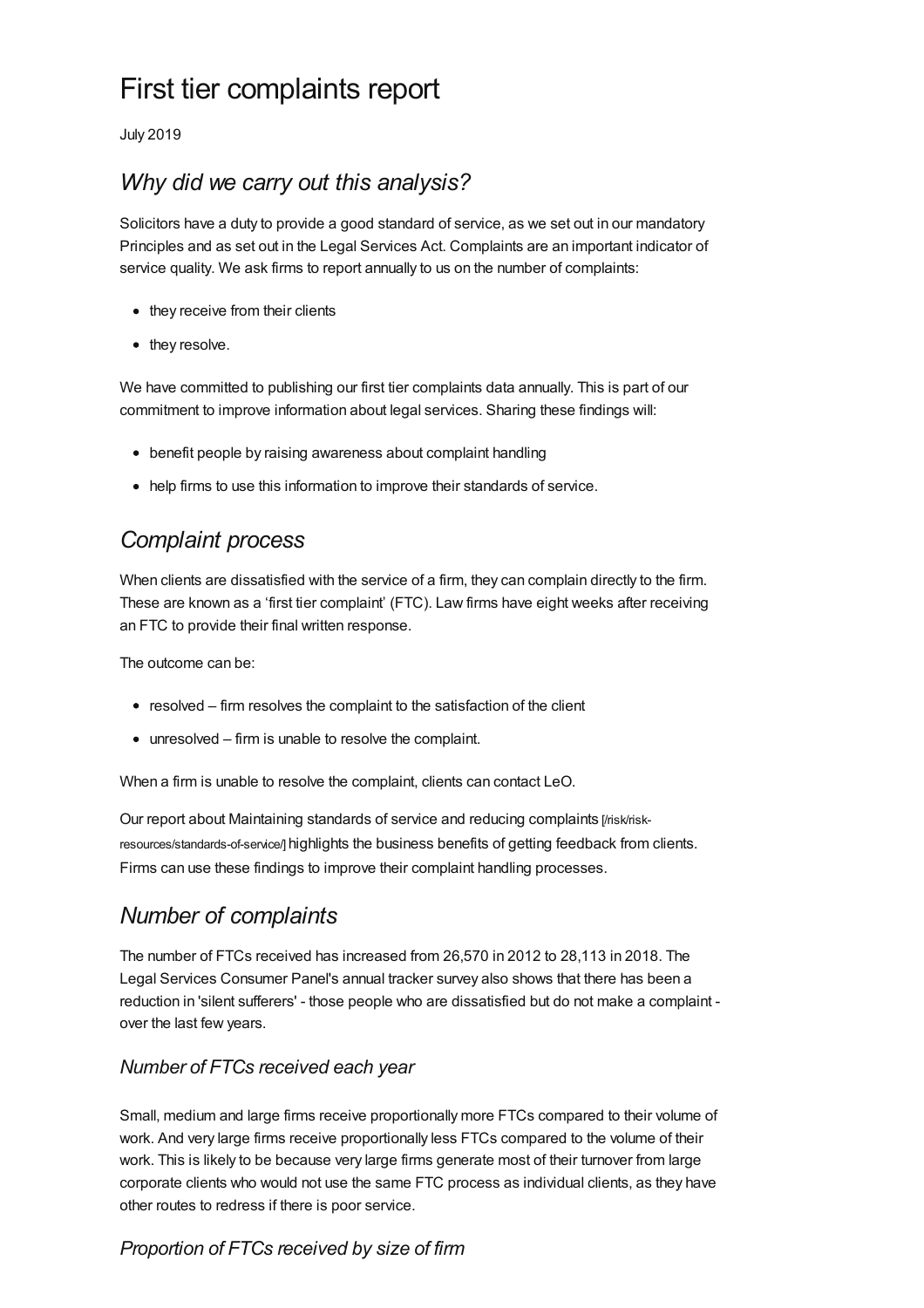|               | Proportion of number of<br>all firms | Proportion of turnover of<br>all firms | Proportion of all FTCs<br>received |
|---------------|--------------------------------------|----------------------------------------|------------------------------------|
| Small         | 49%                                  | 3%                                     | 6%                                 |
| Medium        | 30%                                  | 13%                                    | 29%                                |
| Large         | 9%                                   | 29%                                    | 49%                                |
| Very<br>large | 1%                                   | 54%                                    | 14%                                |

# *Most common complaints*

The most common complaints received are about:

- delay
- failure to advise
- excessive costs.

### *Proportion of complaint types received 2012-2018*

| Complaints type                             | Overall |
|---------------------------------------------|---------|
| Delay                                       | 18.5%   |
| Other                                       | 15.9%   |
| Failure to advise                           | 13.5%   |
| Costs excessive                             | 11.2%   |
| Failure to keep informed                    | 9.1%    |
| Failure to progress                         | 8.7%    |
| Conduct                                     | 8.6%    |
| Failure to follow instructions              | 7.3%    |
| Costs information deficient                 | 4.7%    |
| Data protection                             | 0.9%    |
| Failure to keep papers safe                 | 0.9%    |
| Failure to investigate complaint internally | 0.3%    |
| Failure to comply with agreed remedy        | 0.2%    |
| <b>Discrimination</b>                       | 0.1%    |
| Criminal activity                           | 0%      |

The complaint category type 'other' is also one of the most common. We do not have any details about what these complaints are so are unable to draw any conclusions about these from the data.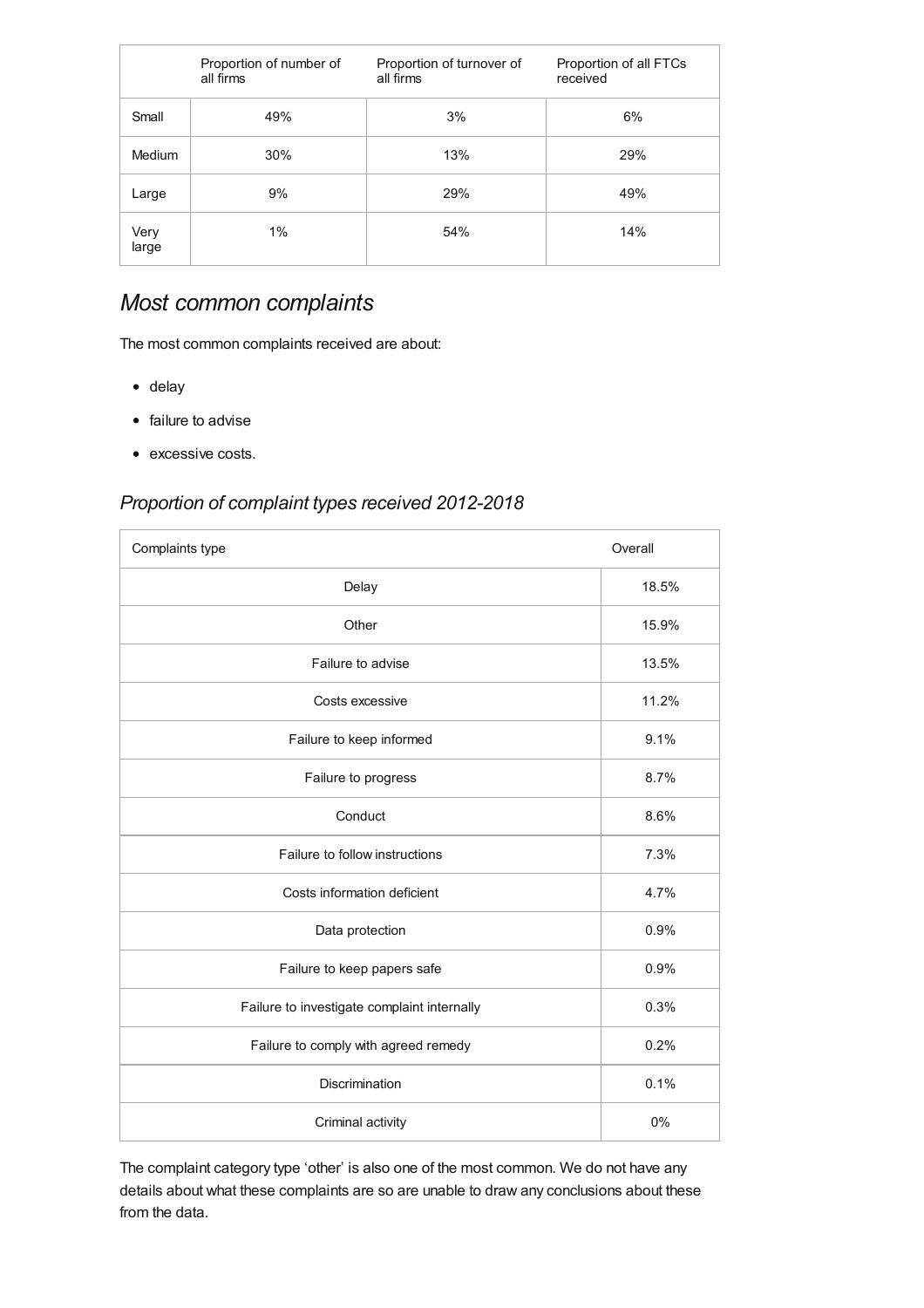### *Resolving complaints*

The number of FTCs resolved has increased from 19,089 in 2012 to 22,847 in 2018.

#### *Number of complaints resolved each year*

There has also been an upward trend in the proportion of FTCs resolved over the same period. For example, in 2012 firms resolved 72% of all complaints received, which increased to 81% in 2018.

#### *Proportion of complaints resolved*

#### *Most commonly resolved types of complaints*

The most commonly resolved complaint types over the last seven years are delay, failure to advise and excessive costs. These are the same as the most commonly received FTCs.

### *Complaints resolved by complaint type 2012-2018*

#### *Firm size and location*

There is a correlation between the size of firm and resolution of complaints: the larger the firm the more likely a complaint will be resolved. This is likely to be because larger firms have dedicated resources to handle complaints.

There is no relationship between the location of the firm and the number or types of complaints resolved.

### *Conclusion*

Over the last seven years, firms have received an increasing number of FTCs. However, firms' reports to us show that they are also resolving a higher proportion of the complaints. In 2018 the proportion of resolved complaints was nine percentage points higher than in 2012, despite having received a higher number of complaints.

Firms can use this information to:

- help improve their standards of service, by encouraging an open culture of complaints within their businesses which can improve the way complaints are handled and how individuals learn from complaints
- benchmark themselves against this aggregate data and take action to improve their service and complaints process where needed.

Our Risk Outlook [\[/risk/risk-outlook/\]](https://www.sra.org.uk/risk/risk-outlook/) and report about Maintaining standards of service and reducing complaints [\[/risk/risk-resources/standards-of-service/\]](https://www.sra.org.uk/risk/risk-resources/standards-of-service/) give more information about the risk of a poor standard of service and the benefits of improving these standards. And see our